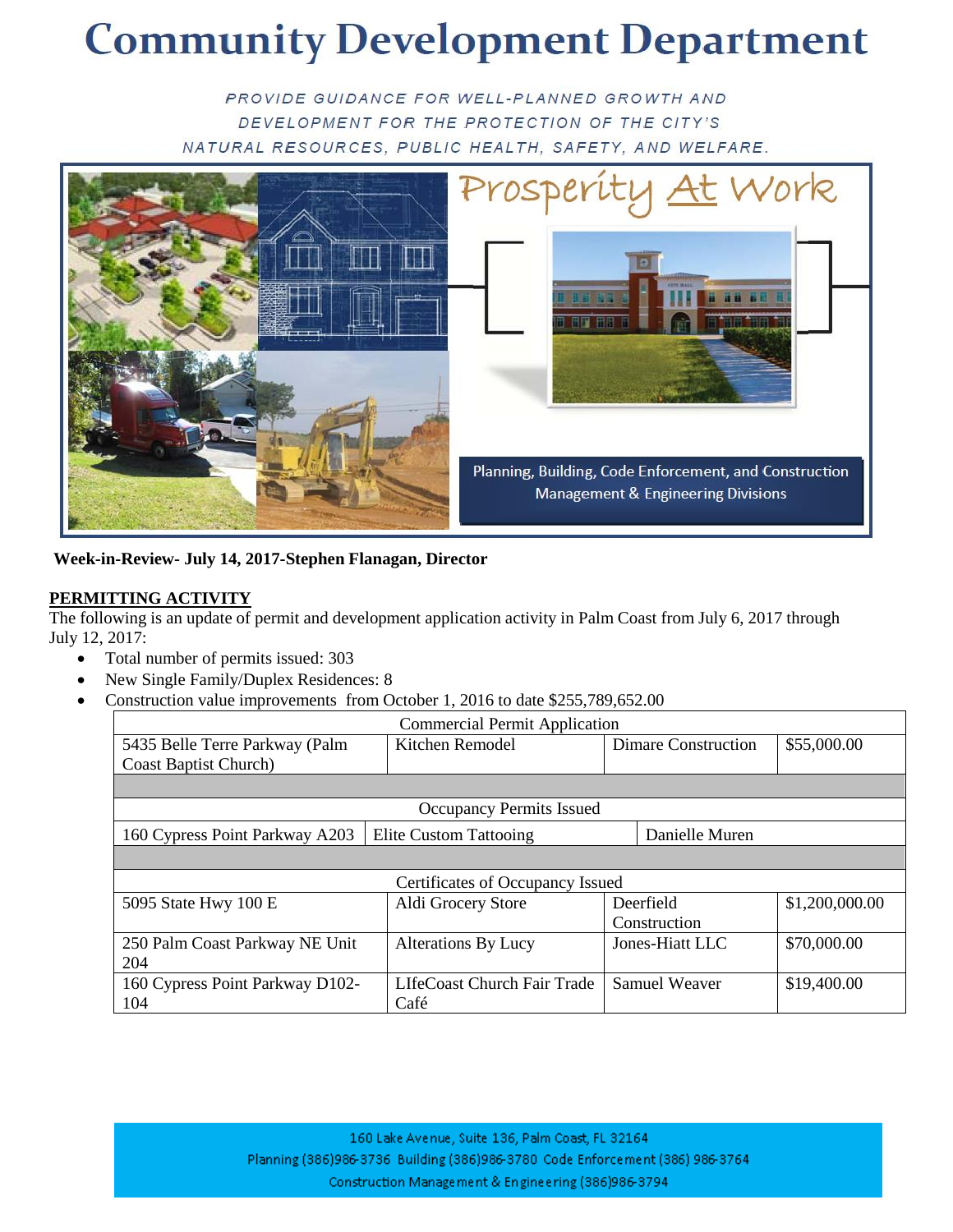#### **PLANNING**

## **Update from the Environmental Intern**

#### EMS Update

The Environmental intern showed brochure designs to the green team and discussed other outlets for the information in the EMS to be displayed and distributed. Additionally, the intern finalized a demo with a dashboard company that will occur Monday the  $17<sup>th</sup>$ .

### Field Work

The Environmental intern accompanied the Stormwater Manager in the field to check on the progress of the Colorado Bridge and to see and learn about weirs around the city.

#### Water Sampling

The Environmental intern continued conducting research in regards to storm water sampling, potential sampling sites and MS4 permitting.

### Miscellaneous

The Environmental intern and the Rec II of Nature Programs went around City Hall and updated the Core Beliefs and Long Term Goal posters. The next step will be to put the new posters in at other facilities.

### **Update form the Recreation II of Nature Programs**

This week the Recreation Leader received one more quote for the Waterway Cleanup Event items. Staff also replaced all of the Long Term Goal and Core Beliefs posters with the new and improved posters. Staff reviewed our CRS score and manual to see how we can improve our class and get awarded more points for Palm Coast. They also assisted the GIS Intern with developing a starter map for the MS4 Permit.

## **CONSTRUCTION MANAGEMENT & ENGINEERING**

The following is an update since last week for projects in the City from July 6, 2017 through July 12, 2017

| <b>City Capital Projects Under Construction</b>                  |     |                                                                                                                                                                                                              |  |  |
|------------------------------------------------------------------|-----|--------------------------------------------------------------------------------------------------------------------------------------------------------------------------------------------------------------|--|--|
| Southern Wellfield Expansion<br>Phase 2 (Sesame & Equip 5 Wells) | 74% | All wells sites have FPL power, above ground piping primed<br>and surveyed for fencing installation. Electrical work<br>continues. Fence installation almost complete for two well<br>sites.                 |  |  |
| Matanzas Woods Master Pump<br><b>Station</b>                     | 47% | Flushing and pigging the force main on Matanzas Parkway.<br>Work continues on the wet well base.                                                                                                             |  |  |
| Wastewater Treatment Plant #2                                    | 78% | Stucco on Workshop is complete. Hand rails installed on<br>Biological Process Tanks walkways.                                                                                                                |  |  |
| Wastewater Treatment Plant #2<br><b>RCW</b> Disposal Main        | 47% | Force main across Peavy Grade installed. Dechlorination<br>building placed on concrete slab. Electrician working on-site.                                                                                    |  |  |
| Reclaimed Water Irrigation US 1                                  | 50% | 4 -1/2 miles of irrigation main and control wire installed and<br>tested.                                                                                                                                    |  |  |
| <b>Pump Stations Odor Control Project</b>                        | 40% | Contractor placed equipment on concrete pad at Ravenwood<br>Master Pump Station. Electrician continues to work on both<br>pump stations. Aboveground piping installed at the Old Kings<br>Road Pump Station. |  |  |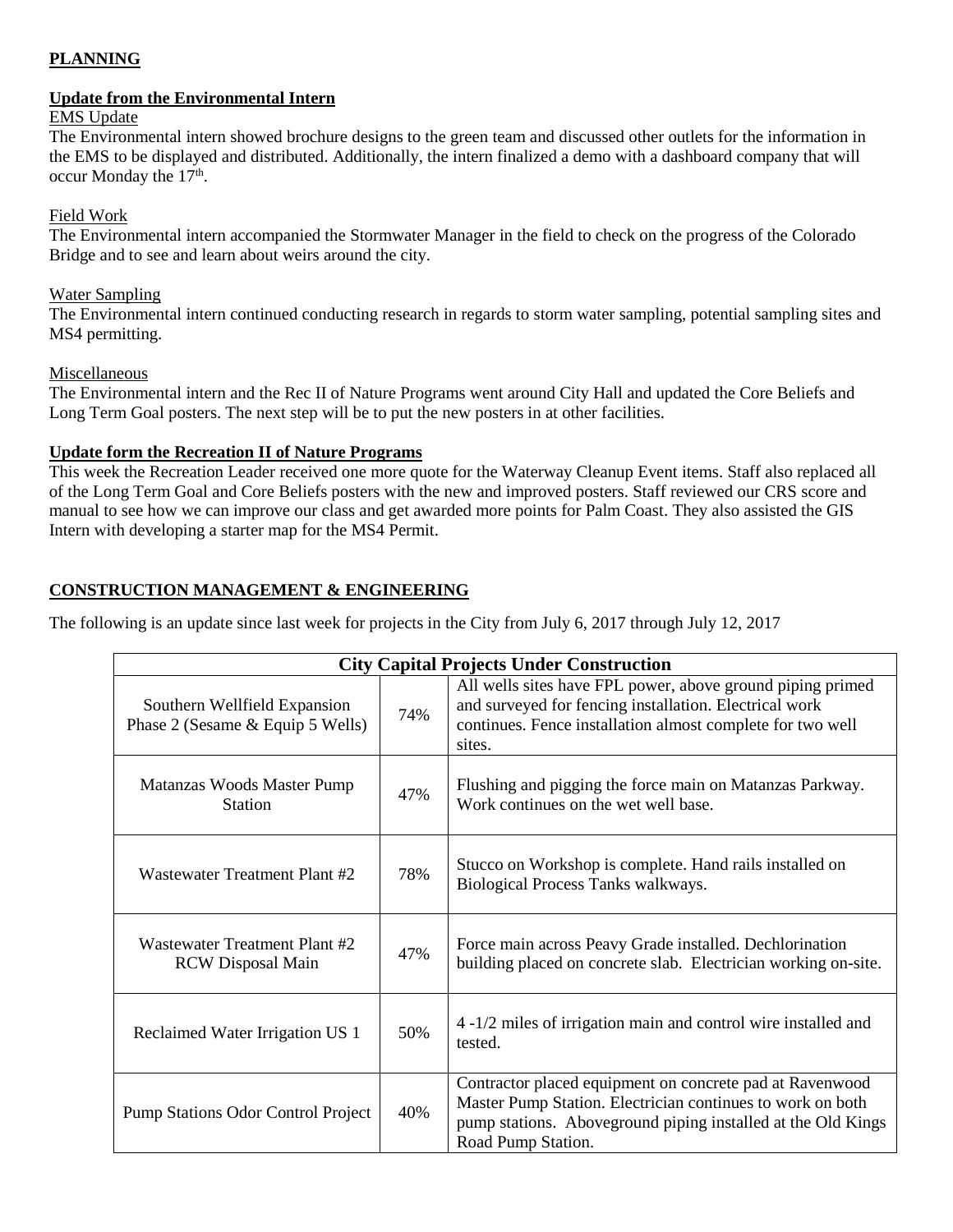| <b>Community Center</b>                      | 28%  | Interior wall studs installed. Building roof sheet steel<br>continues. Electrical & plumbing rough-in installation within<br>walls continues. Mechanical strapping for ductwork installed.<br>Roof insulation begun. Sprinkler piping begun. |  |  |
|----------------------------------------------|------|----------------------------------------------------------------------------------------------------------------------------------------------------------------------------------------------------------------------------------------------|--|--|
| Colorado Bridge Rehab                        | 61%  | Utility lines completed and in service. Curbing installed and<br>contractor installing seawall.                                                                                                                                              |  |  |
| Palm Coast Arts Foundation 2<br>Restrooms    | 1%   | Foundations dug. Vertical rebar for stem walls installed.                                                                                                                                                                                    |  |  |
| <b>ITSC Restroom</b>                         | 2%   | Foundation partially poured. 3 courses of stem wall installed.<br>Underground plumbing begun.                                                                                                                                                |  |  |
| <b>Developer Projects Under Construction</b> |      |                                                                                                                                                                                                                                              |  |  |
| FPL Building & Site                          | 73%  | Internal bowl and piping installed. Asphalt placed.                                                                                                                                                                                          |  |  |
| <b>Grand Landings 3</b>                      | 55%  | Contractor installing road base and utilities marking utility<br>service locations.                                                                                                                                                          |  |  |
| Tuscan Garden at Palm Coast                  | 10%  | Blare Drive closed from July 10th to August 14th. Televised<br>sewer lines and wetwell to evaluate conditions. Contractor<br>began work on storm water and wastewater mains.                                                                 |  |  |
| <b>Watercrest Memory Care</b>                | 28%  | Storm water piping installed and inspected.                                                                                                                                                                                                  |  |  |
| Aldi                                         | 100% | Final inspections completed. Grand opening scheduled for July<br>13th.                                                                                                                                                                       |  |  |
| Starbucks @ Island Walk                      | 88%  | Driveway and parking area asphalt placed.                                                                                                                                                                                                    |  |  |
| Creekside Commercial                         | 2%   | Site clearing continues.                                                                                                                                                                                                                     |  |  |
| Starbucks @ Shoppes of Palm Coast            | 50%  | Work continues on road base.                                                                                                                                                                                                                 |  |  |
| <b>Grand Landings Recreation Center</b>      | 95%  | Substantial inspection performed July 6th. Contractor working<br>on punch list.                                                                                                                                                              |  |  |
| Marineland Water Service Upgrade             | 90%  | Contractor working on completing Substantial inspection<br>punch list items.                                                                                                                                                                 |  |  |